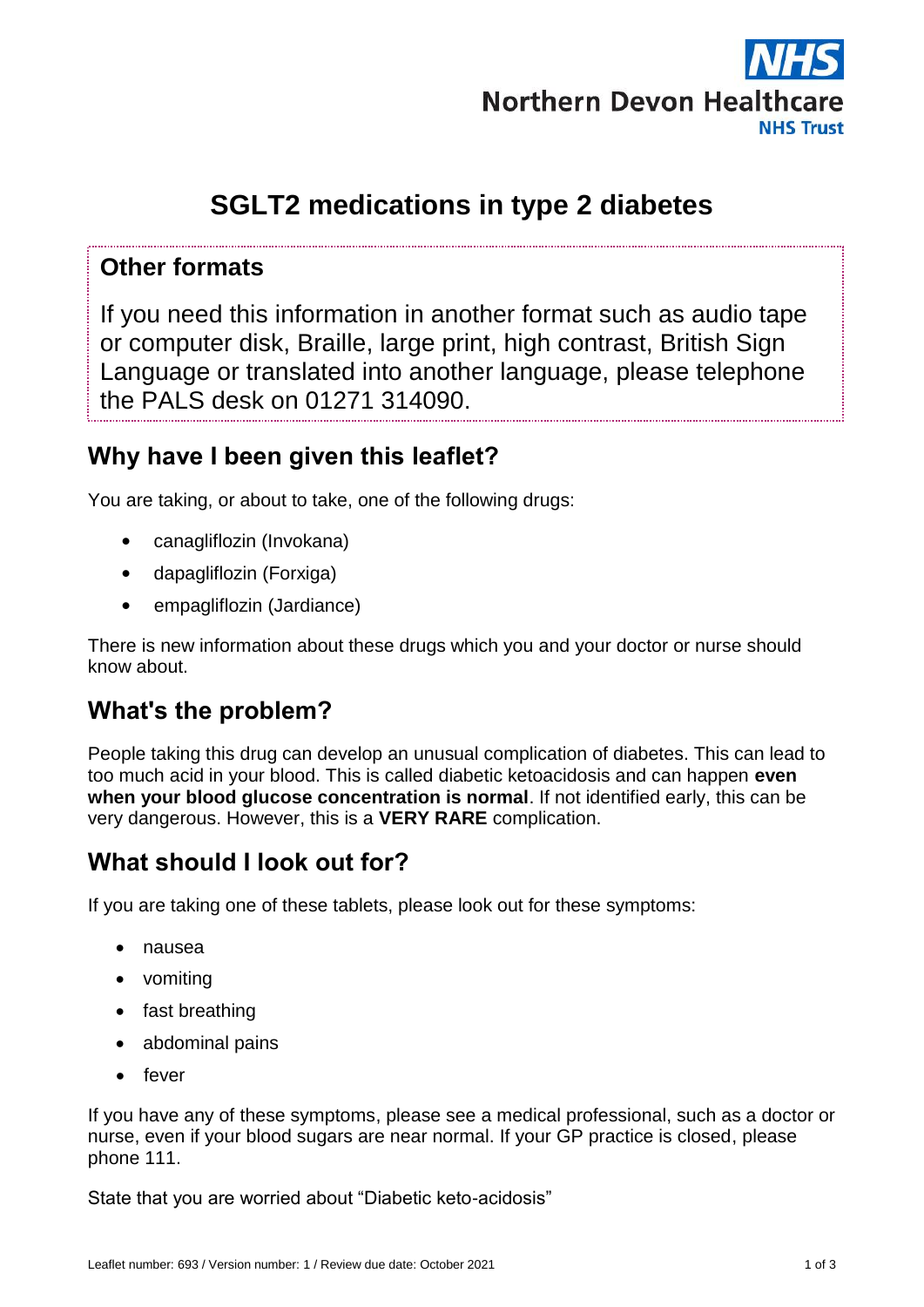# **Is there anything more likely to cause this?**

This problem can develop at any time.

You need to be especially careful if you develop an infection (like a chest or urine infection) or undergo surgery.

If you have an operation, please discuss this medication with your doctor or nurse – you may need to stop your tablets.

However, do not stop these drugs without discussing it with your doctor or nurse first.

#### **If I feel unwell, what will my doctor or nurse do?**

You will have a test to check the amount of sugar and ketones (a breakdown product of fat) in your bloodstream. This could be a urine or fingerprick blood test. If the levels of ketones are high, your doctor or nurse will contact the diabetes specialist team.

### **Further information**

For more information, please read the information sheet that comes with your drug or medicine.

You can contact the diabetes specialist nurses at North Devon District Hospital on 01271 32272.

#### **References**

Medicines and Healthcare Regulatory Agency Drug safety update (18 April 2016) "SGLT2 inhibitors: updated advice on the risk of diabetic ketoacidosis"

#### **PALS**

The Patient Advice and Liaison Service (PALS) ensures that the NHS listens to patients, relatives, carers and friends, answers questions and resolves concerns as quickly as possible. If you have a query or concern call 01271 314090 or e-mail ndht.pals@nhs.net. You can also visit the PALS and Information Centre in person at North Devon District Hospital, Barnstaple.

#### **Have your say**

Northern Devon Healthcare NHS Trust aims to provide high quality services. However, please tell us when something could be improved. If you have a comment or compliment about a service or treatment, please raise your comments with a member of staff or the PALS team in the first instance.

'Care Opinion' comments forms are on all wards or online at www.careopinion.org.uk.